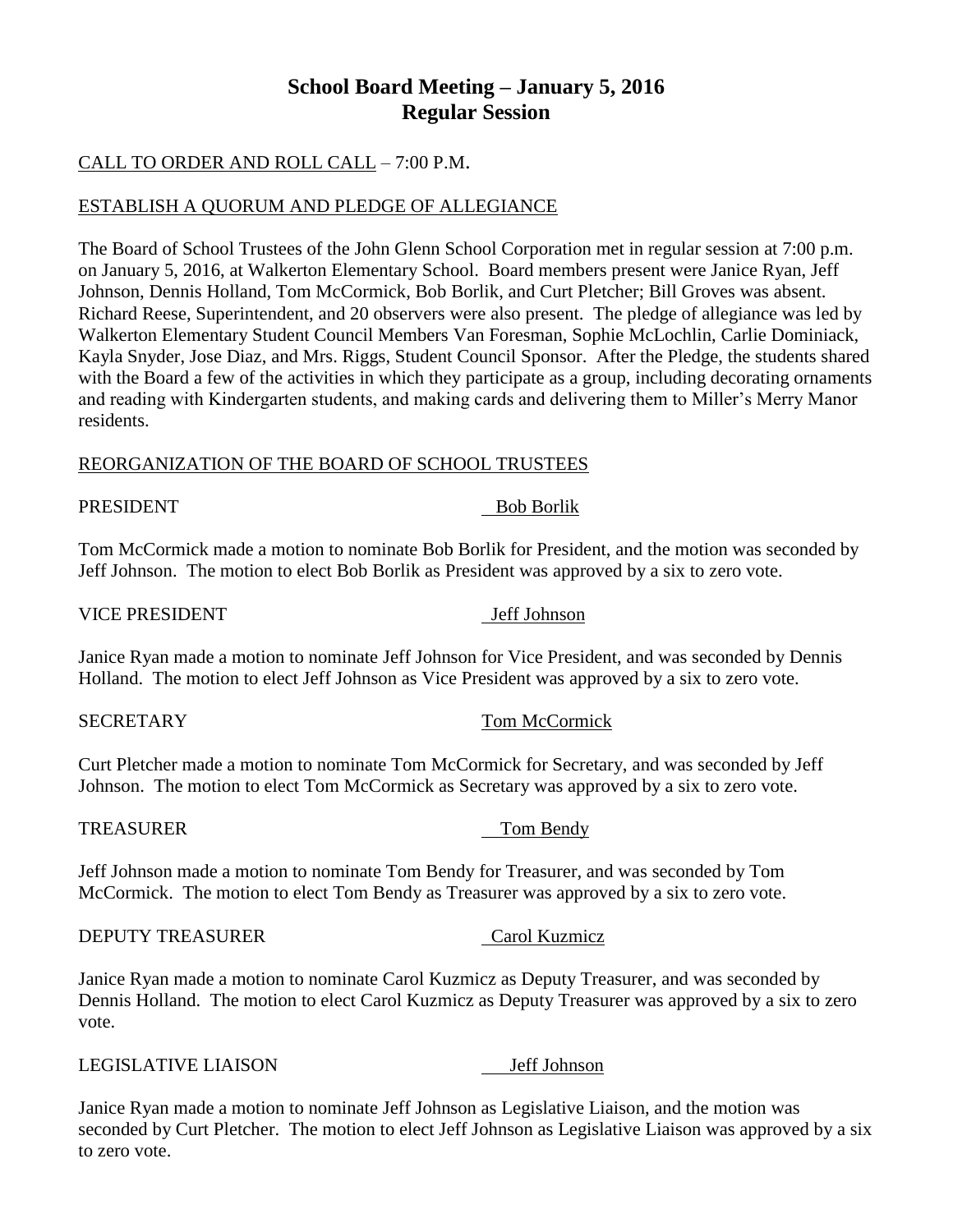Curt Pletcher

Janice Ryan made a motion to nominate Curt Pletcher for the JGSC Technology Committee, and Tom McCormick made a motion to nominate Janice Ryan for the JGSC Technology Committee. Jeff Johnson seconded both motions and the motions to appoint Curt Pletcher and Janice Ryan to the Technology Committee were approved by a six to zero vote.

**JGHS ATHLETIC COUNCIL Bill Groves** 

Curt Pletcher made a motion to nominate Bill Groves to the JGHS Athletic Council, and the motion was seconded by Dennis Holland. The motion to elect Bill Groves to the JGHS Athletic Council was approved by a six to zero vote.

HIGH ABILITIES COMMITTEE Bob Borlik

Curt Pletcher made a motion to nominate Bob Borlik for the High Abilities Committee. Tom McCormick seconded the motion, and the motion passed with a vote of six to zero.

REGULAR MEETING DATE AND TIME First and Third Tuesday of Every Month, 7:00 p.m.

Janice Ryan made a motion to keep the meeting date and time on the first and third Tuesday of every month, at 7:00 p.m. The motion was seconded by Jeff Johnson. The motion to keep the meeting date and time on the first and third Tuesday of every month at 7:00 p.m. passed with a six to zero vote.

BOARD SALARY \$2,000 Annually

Curt Pletcher made a motion, seconded by Dennis Holland, to keep the School Board salary at \$2,000 annually per member. The motion was approved by a six to zero vote.

SCHOOL ATTORNEY Faegre, Baker, Daniels, LLP

Tom McCormick made a motion, seconded by Jeff Johnson, to approve the appointment of the law firm of Faegre, Baker, Daniels, LLP, as legal counsel for the John Glenn School Corporation. The motion was approved by a six to zero vote.

| DESIGNATION OF NEWSPAPER/S FOR | <b>Plymouth Pilot</b> |
|--------------------------------|-----------------------|
| PUBLISHING LEGAL NOTICES FOR   |                       |
| <b>SCHOOL CORPORATION</b>      | South Bend Tribune    |

Tom McCormick made a motion to designate the Plymouth Pilot and the South Bend Tribune as the newspapers for publishing legal notices for the John Glenn School Corporation. The motion was seconded by Dennis Holland, and the motion was approved by a six to zero vote.

RECOGNITIONS (WES, NLES, UMS, JGHS)

Mr. Tim Davis, Walkerton Elementary Principal, recognized Mikayla Hurford for recently conducting a bake sale to raise funds for St Jude's Hospital. Saturday, January 2, 2016, Mikayla, along with her parents and grandparents, sold baked goods at the John Glenn vs. Wawasee game and raised \$360 for St. Jude's hospital.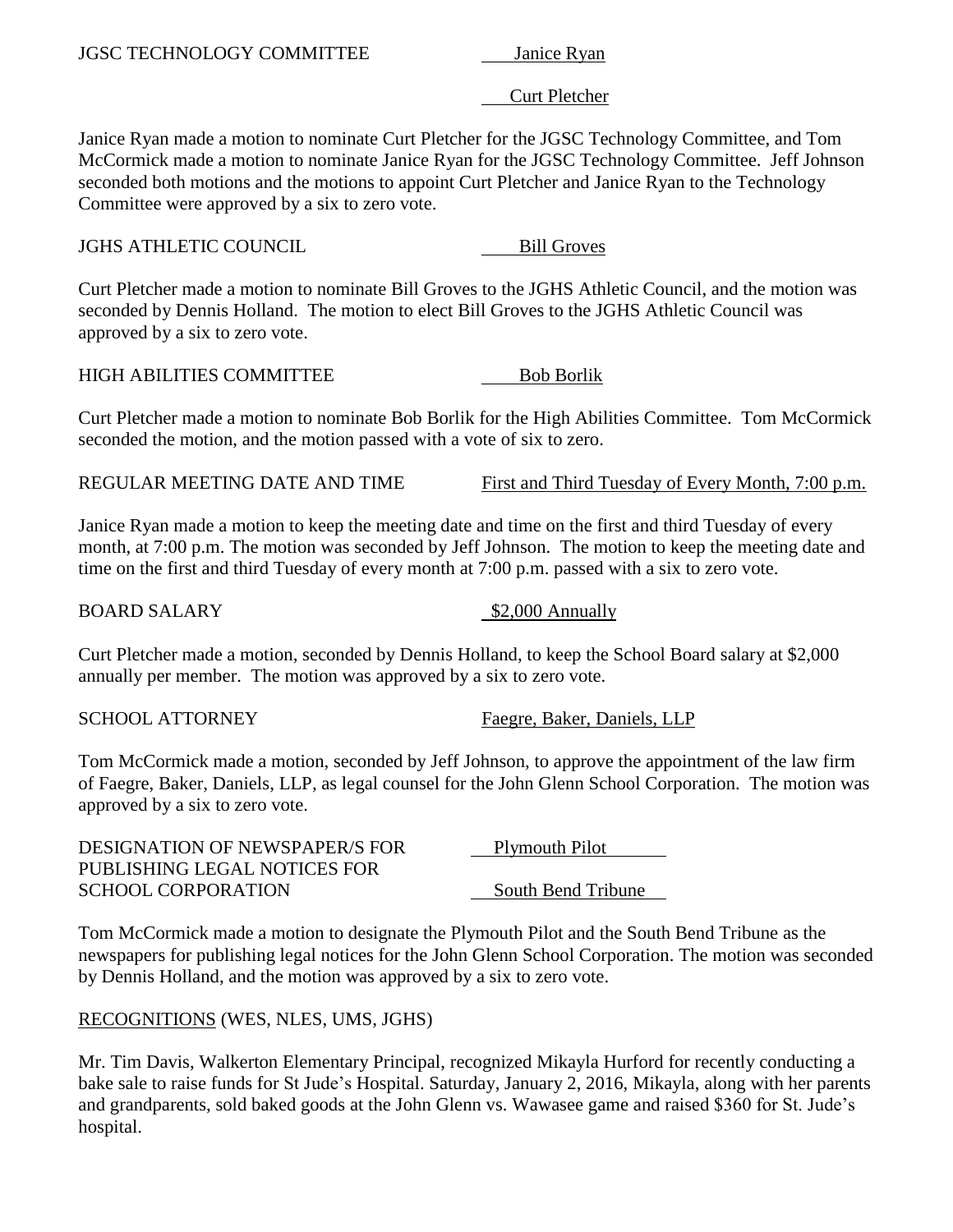Mrs. Rebecca Cummings, Assistant Elementary Principal, asked the Board to accept the following donations to North Liberty Elementary: Coca-Cola Rewards, \$61.39 to the Children's Emergency Fund; and Falcon 500, \$232 for novel book sets. The North Liberty community was thanked for their support of the NLES Adopt-a-Family Program. North Liberty Church of Christ; Church of the Brethren; Pine Creek Church; Kingdom of God Fellowship; SAPA; Fanio Services; Gleaners Club from Lakeville; North Liberty Tri Kappa; North Liberty Police Shop-with-a-Cop; John Glenn Boys' Basketball Shop-with-a-Player; UMS and NLES Staff; former John Glenn graduate Ben Weiss and friends; and NLES Student Council all donated to support students in need of a little extra holiday cheer. Also, an anonymous \$300 donation provided groceries from Bob's Country Store for three families. North Liberty Elementary had 107 children in 42 families that were blessed by the generosity of others. New to this year's program was involvement from the North Liberty American Legion; they supported 15 families with several boxes full of food items. Mr. Randy Romer, Principal, offered a huge thank you to Melita Beeney, Julie Brinkhoff, and Tracy Patrick for organizing the drop-off and pick-up of packages.

The following Urey Middle School students were "Caught Doing Good" during the month of December: Cameron Dennie, Alex Haney, Hunter Hardesty, Thomas Hathaway, Cheyenne Humphrey, Anthony Kaser, Dustin Kissinger, Sean Knizner, Ashley Lester, Matthew Mago, Adam Martin, Chloe Martin, Alex Toth, and Skyler Vermilyer will receive a pizza and pop lunch as a reward.

Mr. Chris Winchell, Assistant Principal of John Glenn High School, asked the Board to accept the following donations: Community Vault/Mike and Tina Lauderback, \$200 to The League; North Liberty United Methodist Church, \$318 to Choir; TCU, \$500 to Choir; and Chris and Erin Manering, \$50 to the Falcon Fan Club.

A motion to accept the donations as presented was made by Tom McCormick and seconded by Jeff Johnson. The motion passed with a six to zero vote.

## CONSENT AGENDA ITEMS #1 – 3

- 1. Approve Minutes December 15, 2015 Regular Session
- 2. Approve Claims # 1710 1775
- 3. Personnel Recommendations

## **Retirements/Resignations**

a. Melissa Mackowiak JV Volleyball Coach, John Glenn High School

## **Appointments/Transfers**

a. Myah Hayes Before and After Care Aide, North Liberty Elementary School

Janice Ryan made a motion to approve Consent Agenda Items 1 - 3, and Dennis Holland seconded the motion. The motion passed with a six to zero vote.

## NEW BUSINESS

1. Approve Transfer of Appropriations of General Fund, Debt Service Fund, Capital Projects Fund, and Transportation Fund.

After a brief discussion, a motion was made by Janice Ryan to approve the transfer of appropriations of the General Fund, Debt Service Fund, Capital Projects Fund, and Transportation Fund. The motion was seconded by Curt Pletcher, and the motion passed with a vote of six to zero.

2. Signing of Conflict of Interest Statements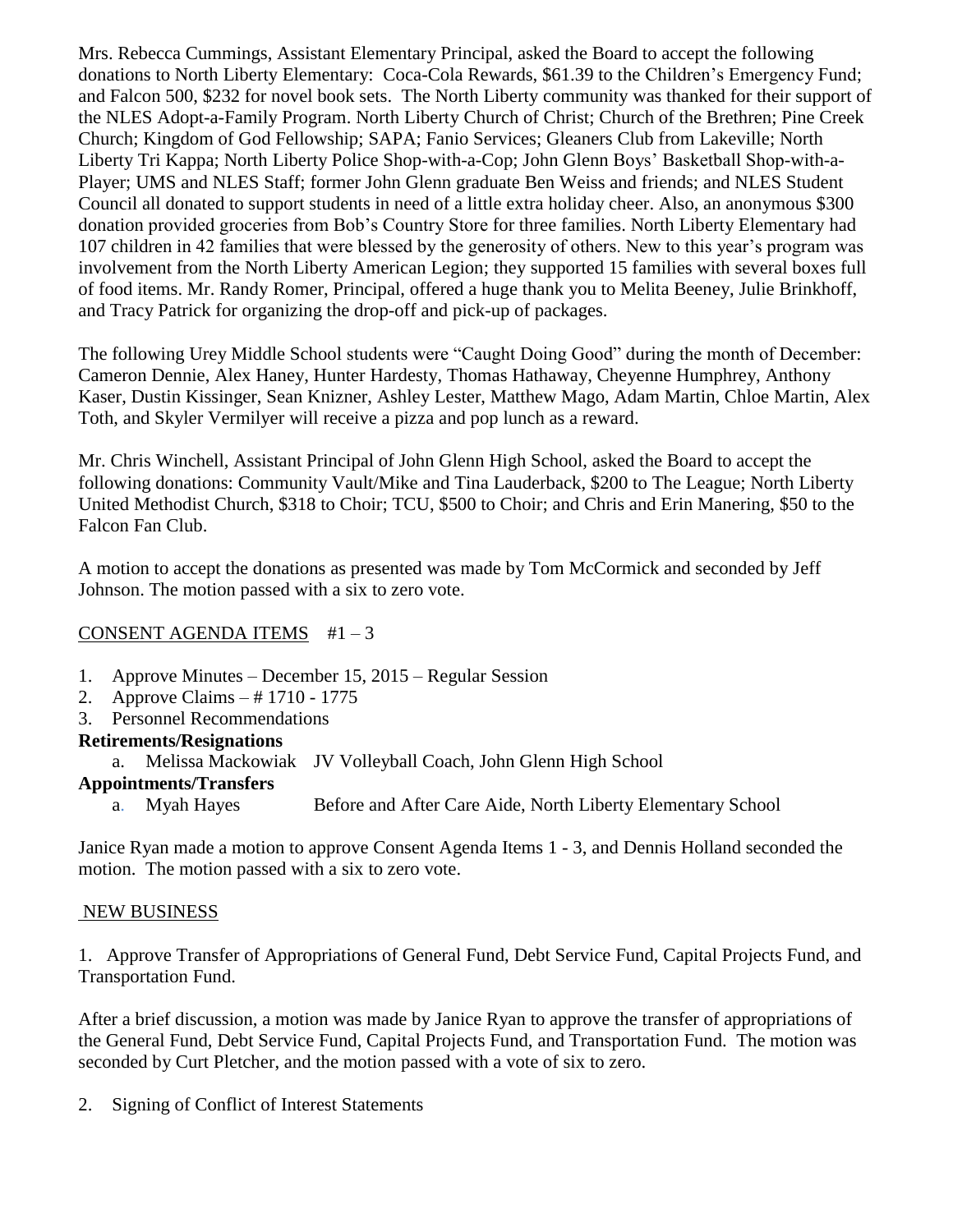Conflict of Interest Statements were presented to Curt Pletcher, Dennis Holland, and Jeff Johnson for signatures. These three board members have immediate family working for the school corporation or are doing business with the John Glenn School Corporation.

3. Commemoration (Naming) of School Facilities – Discussion

A short discussion was held to determine if the Board would like to move forward with pursuing the option of receiving donations in lieu of naming building facilities. All board members consented to allowing the Superintendent to pursue such avenues while retaining the right to approve any potential contracts.

## REPORTS

- 1. Superintendent's Report
	- a. Board/Administrative Advance

Mr. Reese reminded board members of the upcoming board training at Swan Lake on January  $9<sup>th</sup>$ , with a dinner preceding the training on Friday, January  $8<sup>th</sup>$ .

- 2. Conference Requests
- 3. Conference Reports

## BOARD COMMENTS/QUESTIONS

| NEXT MEETING DATE: | January 9, 2016 8:00 A.M. Swan Lake Executive Session |  |  |
|--------------------|-------------------------------------------------------|--|--|
|                    | January 19, 2016 7:00 P.M. Admn Regular Session       |  |  |

## ADJOURNMENT

Bob Borlik called the meeting adjourned at 7:53 p.m.

## BOARD OF FINANCE MEETING:

1. Organize Board of Finance by Electing a President, Secretary, and Review of 2014 Investments

President Bob Borlik Secretary Tom McCormick

Janice Ryan made a motion to approve the appointment of Bob Borlik as President and Tom McCormick as Secretary for the Board of Finance. Jeff Johnson seconded the motion, and the motion passed with a six to zero vote. Mr. Bendy reviewed 2015 financial information with the board, highlighting end of year balances in accounts with First Source and TCU.

The Board of Finance meeting adjourned at 8:05 p.m.

\_\_\_\_\_\_\_\_\_\_\_\_\_\_\_\_\_\_\_\_\_\_\_\_\_\_\_\_\_\_\_\_\_\_\_\_\_ PRES.

\_\_\_\_\_\_\_\_\_\_\_\_\_\_\_\_\_\_\_\_\_\_\_\_\_\_\_\_\_\_\_\_\_\_\_\_\_ SEC'Y.

\_\_\_\_\_\_\_\_\_\_\_\_\_\_\_\_\_\_\_\_\_\_\_\_\_\_\_\_\_\_\_\_\_\_\_\_\_